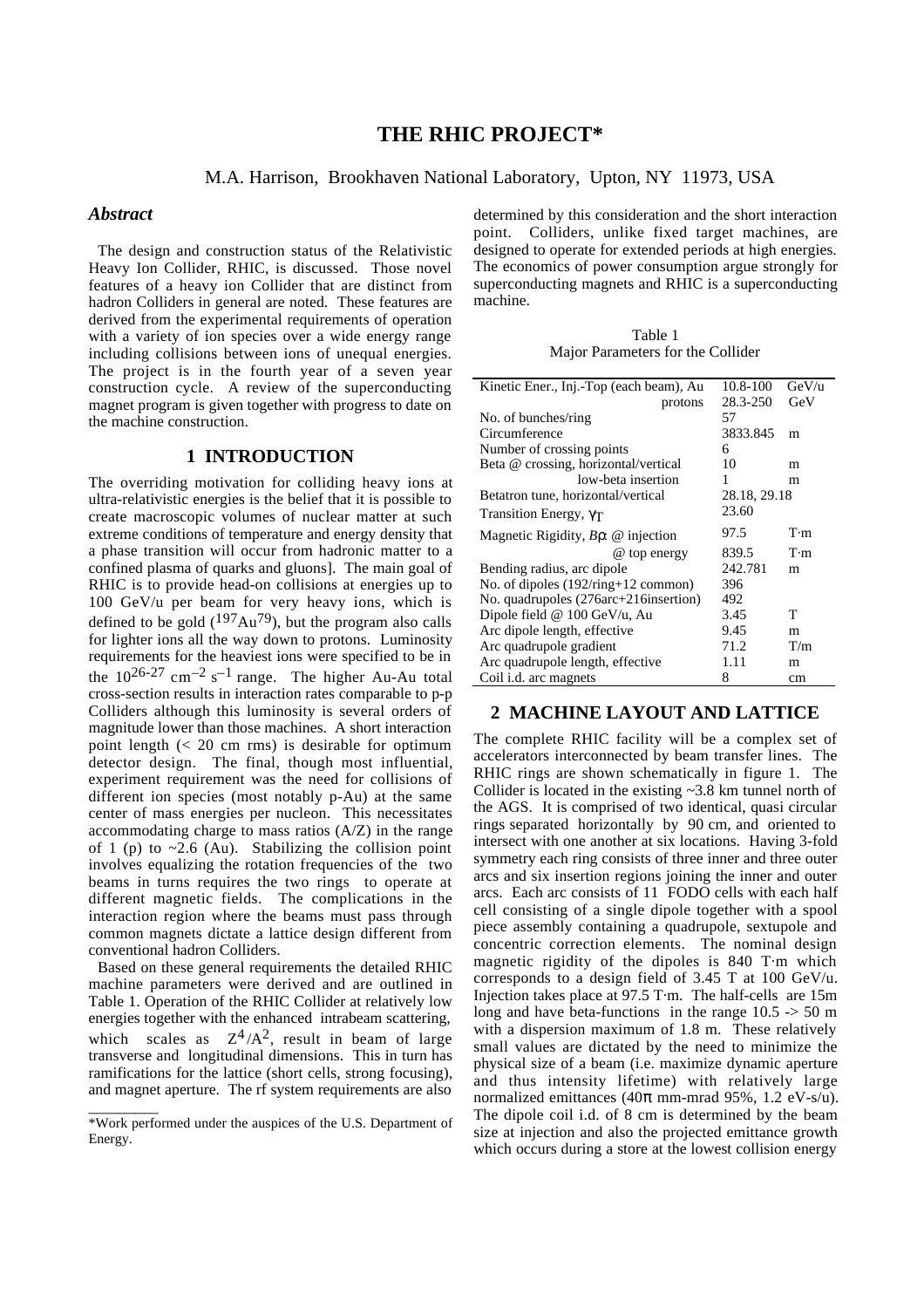of 30 GeV/u. The quadrupoles run at a maximum gradient of 72 T/m and also have a coil i.d. of 8 cm. A cross-section of a dipole is shown in figure 2. The magnets are conceptually similar to the HERA dipoles with a 'cold-iron' design and cryogenic transfer lines located in the cryostat. Each dipole is 10.45 m long.



Figure 1. Layout of the Collider and (in parenthesis) of the tunnel.



Figure 2. Arc dipole with cryostat cross section.

 Collisions of the beams take place at the crossing point of the insertions. These regions contain the optics necessary for producing a small betatron amplitude function  $\beta^*$ , zero dispersion at the crossing point, and the bending magnets to bring the beams into head-on collisions. The 'non-arc' regions also contain the only warm regions of the machine where the machine utilities reside such as injection, beam abort, rf, collimators and specialized instrumentation. Locations available for these other devices are the 35m between Q3 and Q4, the

missing dipole between Q7 and Q8, and the region adjacent to the short D9 dipole. The magnetic elements in the Q10 -> Q4 region are identical in cross-section to the standard cell but with various lengths. The final focus triplet  $(01, 02, \& 03)$ , and bending magnets  $(D0 \& D X)$ are non standard magnets with apertures of 13cm, 10cm and 18cm respectively. The focusing is relaxed at injection with a  $\beta^*$ value of 10 m. During collisions at top energy a  $\beta^*$  of 1 m can be attained resulting a betamax of ~1400m in the triplet quadrupoles. The maximum focusing is determined by both the physical beam size in the triplet and the strength of the trim quadrupoles at Q4, Q5 and Q6. The lattice functions in the IR's are shown in figure 3.



Figure 3. Betatron and dispersion functions in the insertion region.

Each insertion is independently adjustable and can be matched over a machine tune range of  $\pm$  1 unit. The phase advance across the insertion is almost constant during the squeeze, as is the triplet excitation.

#### **3 MAGNET PROGRAM**

A major goal of the Project to date has been the superconducting magnet construction program. The magnets naturally fall into two type; the 8cm elements which are used throughout the arc regions and constitute the bulk of the magnets, and a smaller number of variable aperture magnets used in the immediate vicinity of the interaction regions. A list of the various magnet type is given in Table 2.

| Table 2                      |     |  |  |
|------------------------------|-----|--|--|
| <b>RHIC Magnet Inventory</b> |     |  |  |
| 8 cm dipoles                 | 360 |  |  |
| 8 cm quadrupoles             | 426 |  |  |
| sextupoles                   | 288 |  |  |
| 8 cm multilayer correctors   | 426 |  |  |
| 13 cm IR quadrupoles         | 72  |  |  |
| 13 cm IR correctors          | 72  |  |  |
| 10 cm IR dipoles             | 24  |  |  |
| 18 cm IR dipoles             | 12  |  |  |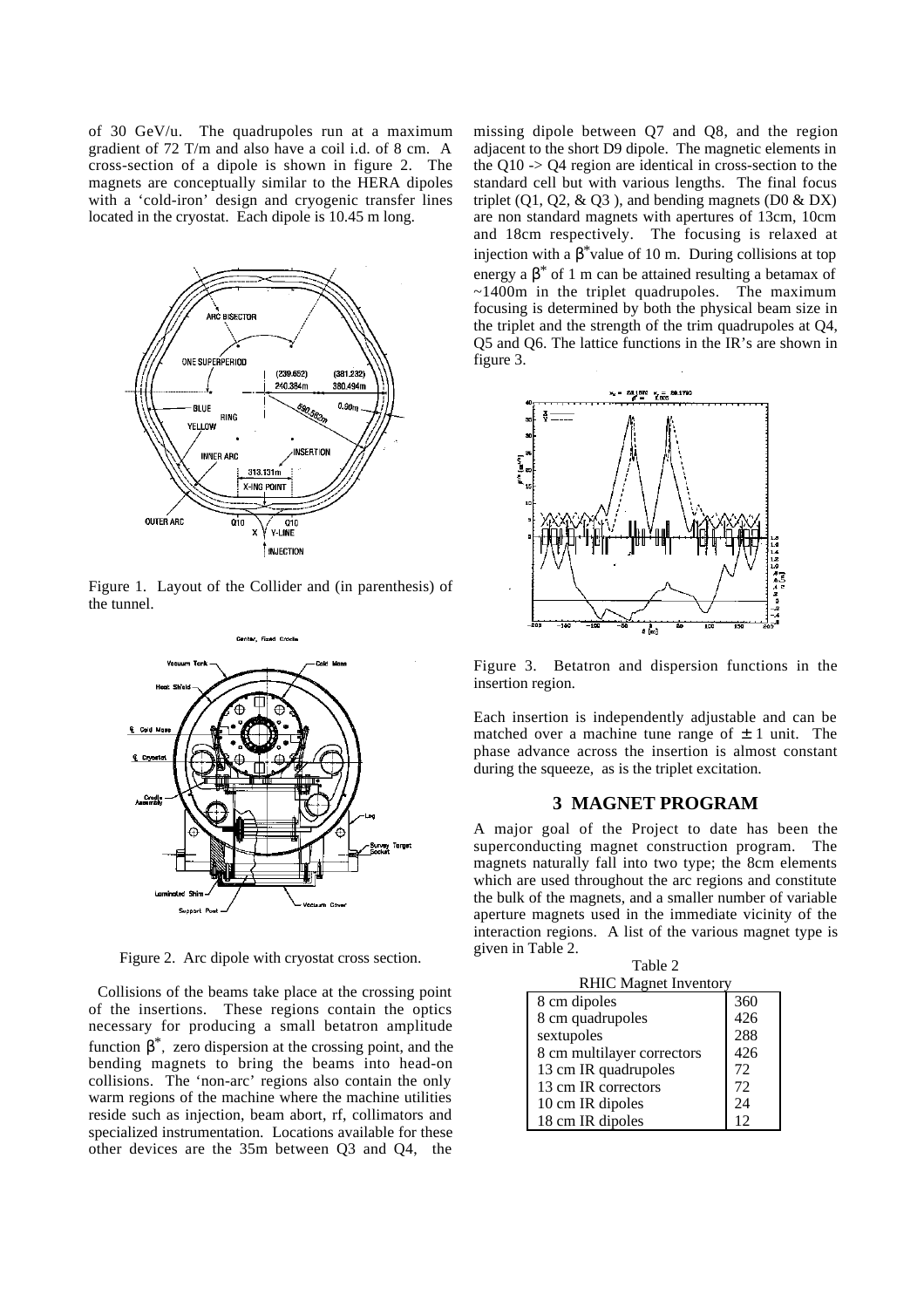The 8 cm dipoles, quadrupoles and sextupoles were all produced industrially. The low current correctors, the final focus triplet quadrupoles and beam splitting dipoles were produced internally by BNL. BNL also performed the integration of the quadrupole, sextupoles and correctors into a single cryogenic module. The dipole magnets, produced by the Northop-Grumman Corporation in a build to print contract, were complete cryogenic elements suitable for immediate installation. The industrially produced magnets were completed during a two year period of 1994-96. The BNL production program will continue through 1998.

 The crucial aspects of superconducting accelerator magnets involve field quality and quench threshold. Since it was decided that cold testing of each magnet was not realistic it became important to establish that there was a good correlation between warm and cold magnetic field measurements. An example of the results obtained by comparing warm and cold field measurements is shown in figure 4 which compares normal and skew sextupole harmonics from a sample of dipoles.



Figure 4. Warm-to-Cold correlations of the magnetic field harmonics for the dipole magnets.

 An analysis of the complete data set demonstrated that after compensating for yoke saturation effects, good warm/cold field correlations can be obtained.

The distribution of field harmonics for the full set of dipole magnets is shown in figure 5. The magnet set demonstrates excellent field quality with very small



Figure 5. Dipole magnetic field harmonics.

random filed components by virtue of good mechanical tolerances on the cable dimensions. The systematic component of the field harmonics is optimized for low field performance with yoke saturation apparent in the allowed harmonics at high field. During collisions the dynamic aperture is determined by the triplet quadrupoles with a beta maximum of 1400m. In order to optimize the field quality in these elements a technique of using magnetic shims to compensate the lower eight harmonics has been developed. This has proven effective in adjusting the field quality to within several parts in ten thousand across 2/3rds of the coil aperture.

 The quench performance of the 8cm dipole magnets is shown in figure 6, which shows the minimum and plateau quench currents for a set of 60 dipole magnets. Since only 20% of the magnets are measured cold, it was important to demonstrate sufficient operating margin to make limited testing viable. None of the magnets tested to date have had an initial quench current less than the nominal operating level. The plateau quench level demonstrates a healthy 30% operating margin. For the lower number of interaction region magnets, with less predicted margin, 100% vertical dewar cold testing will be used.



Figure 6. Dipole magnet quench current distributions.